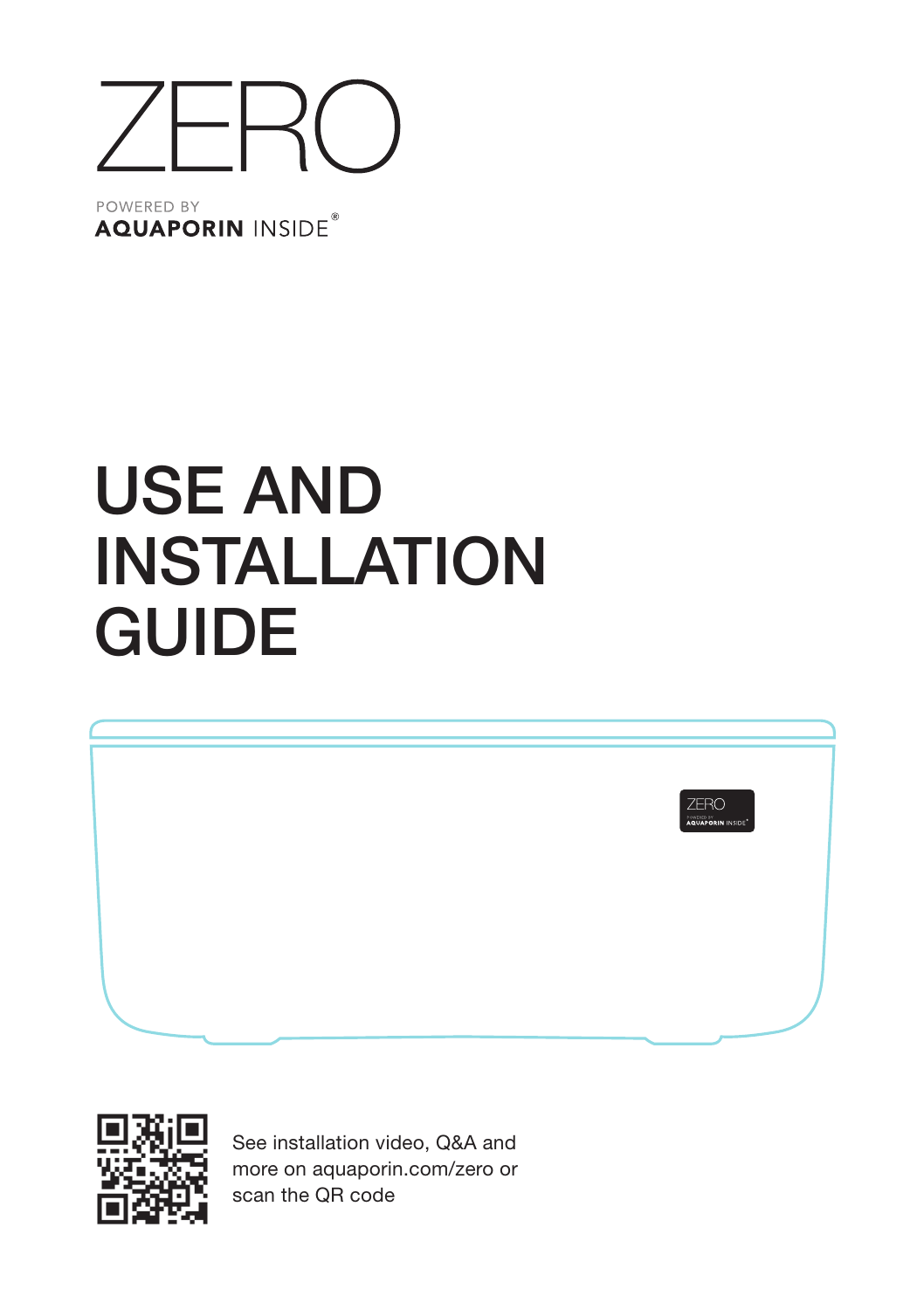| <b>INSTALLATION</b>                | 6              |
|------------------------------------|----------------|
| DRAIN CIRCUIT INSTALLATION         | $\overline{7}$ |
| <b>INLET CIRCUIT INSTALLATION</b>  | 10             |
| <b>FAUCET INSTALLATION</b>         | 14             |
| <b>OUTLET CIRCUIT INSTALLATION</b> | 16             |
| <b>TAP CIRCUIT FUNCTIONS</b>       | 18             |
| <b>USE</b>                         | 19             |
| PRE- AND POST-FILTER REPLACEMENT   | 20             |
| RO FILTER REPLACEMENT              | 23             |

### WARNING:

This equipment requires regular maintenance to ensure the treated water's potability; use it in accordance with the instructions in this user guide.



design odo fioravanti

**PATENTED MADE IN ITALY** 





HONORABLE MENTION 2015

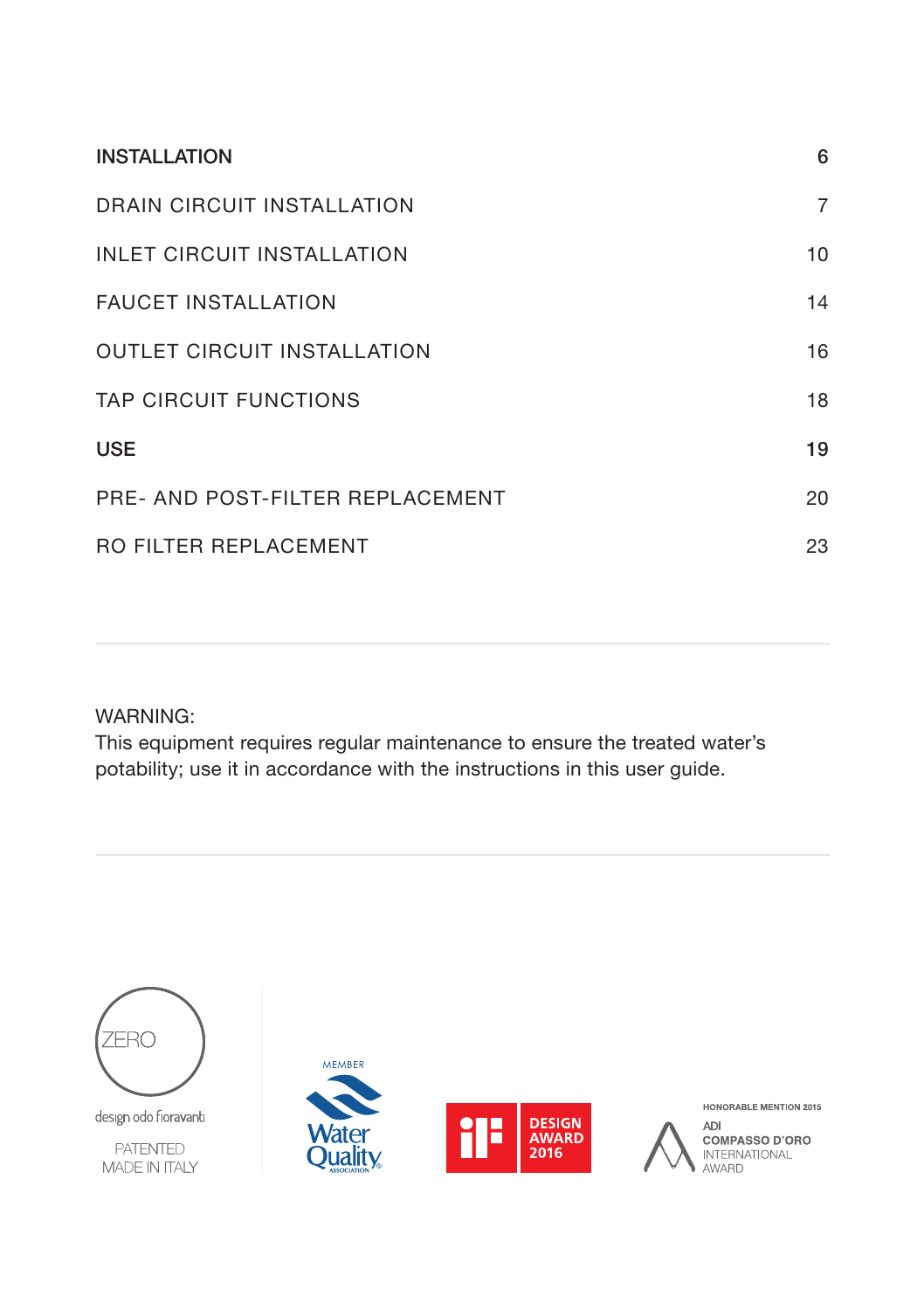## DIMENSIONS

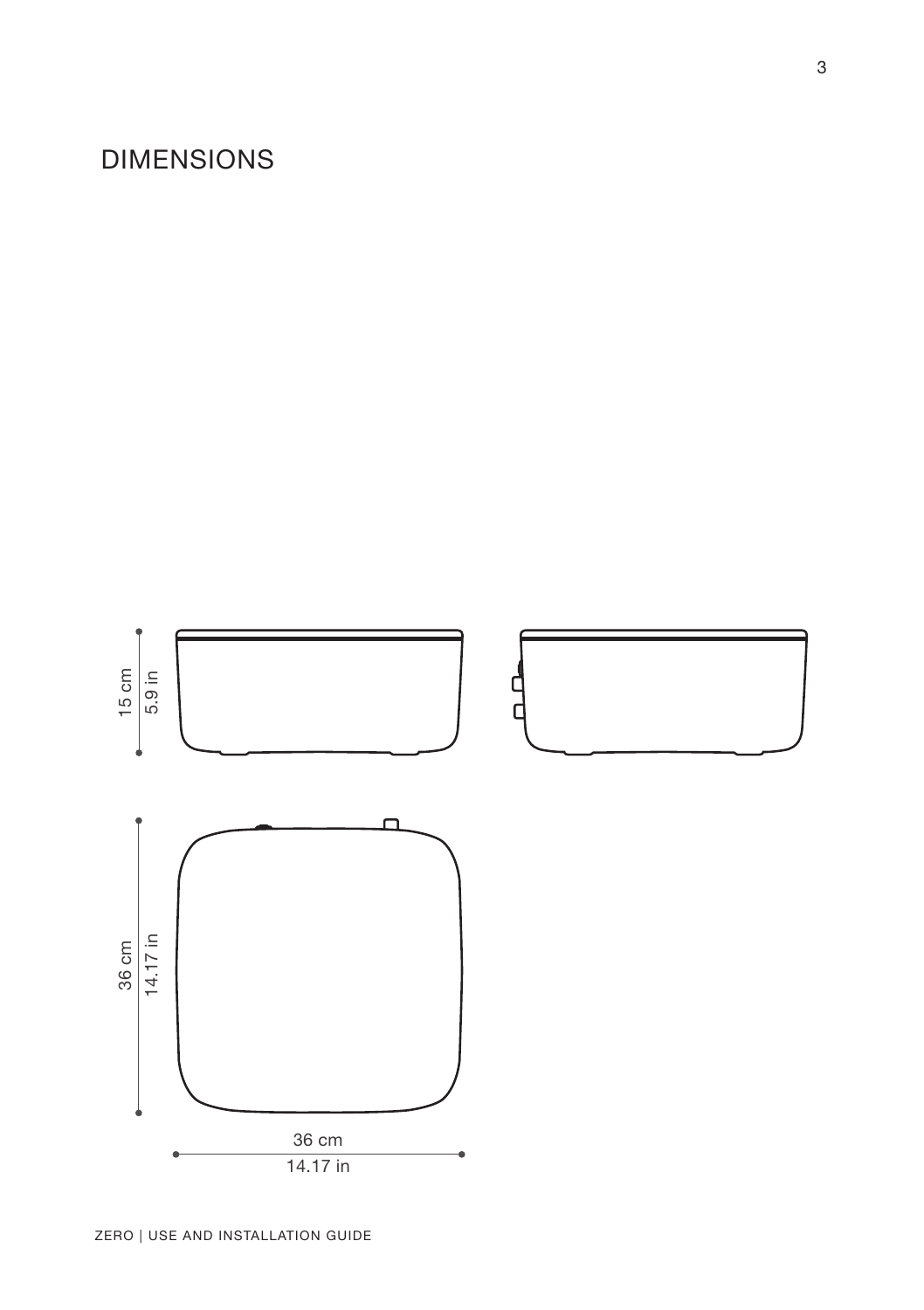### COMPONENT LIST

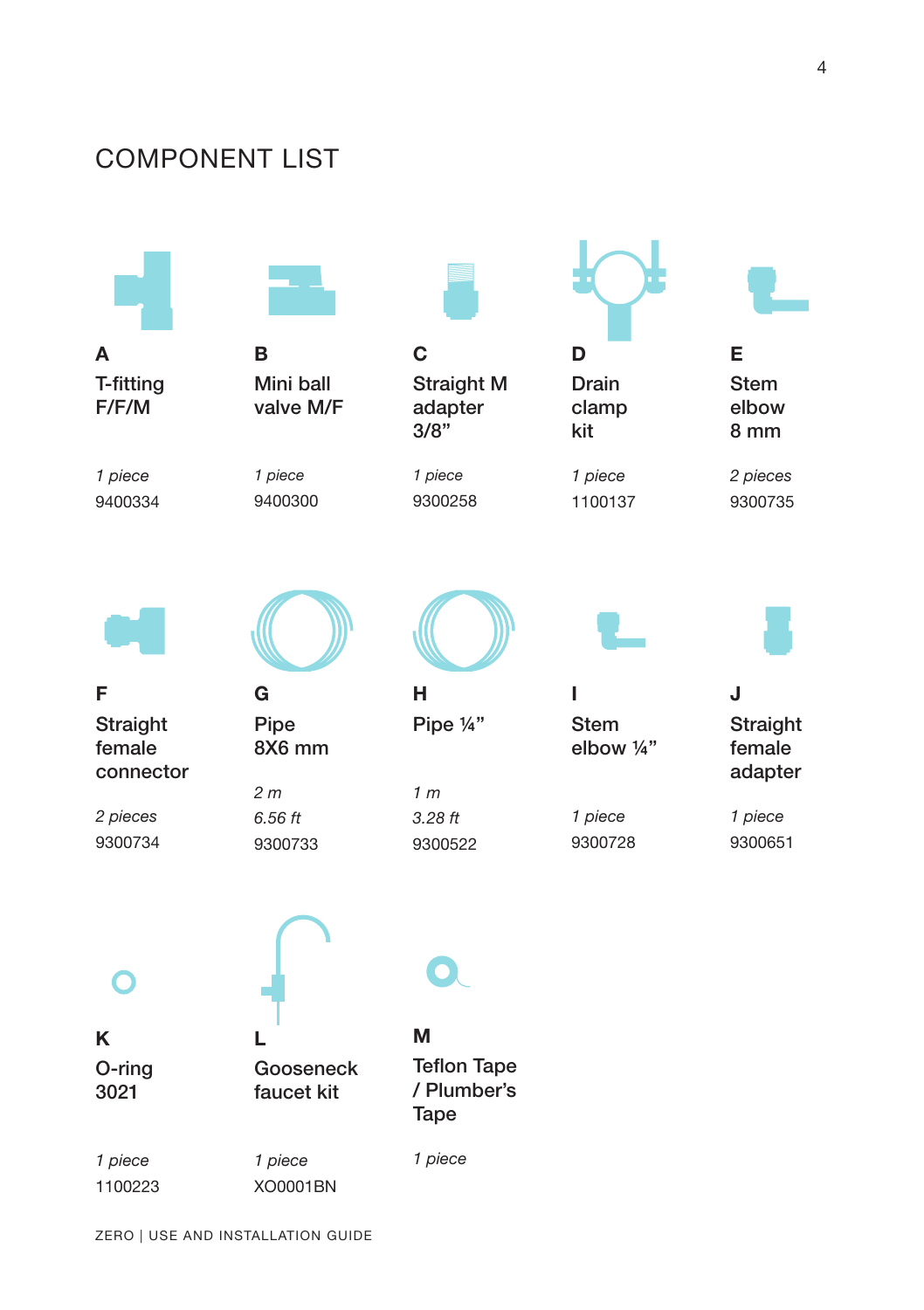### INSTALLATION SCHEME

![](_page_4_Figure_1.jpeg)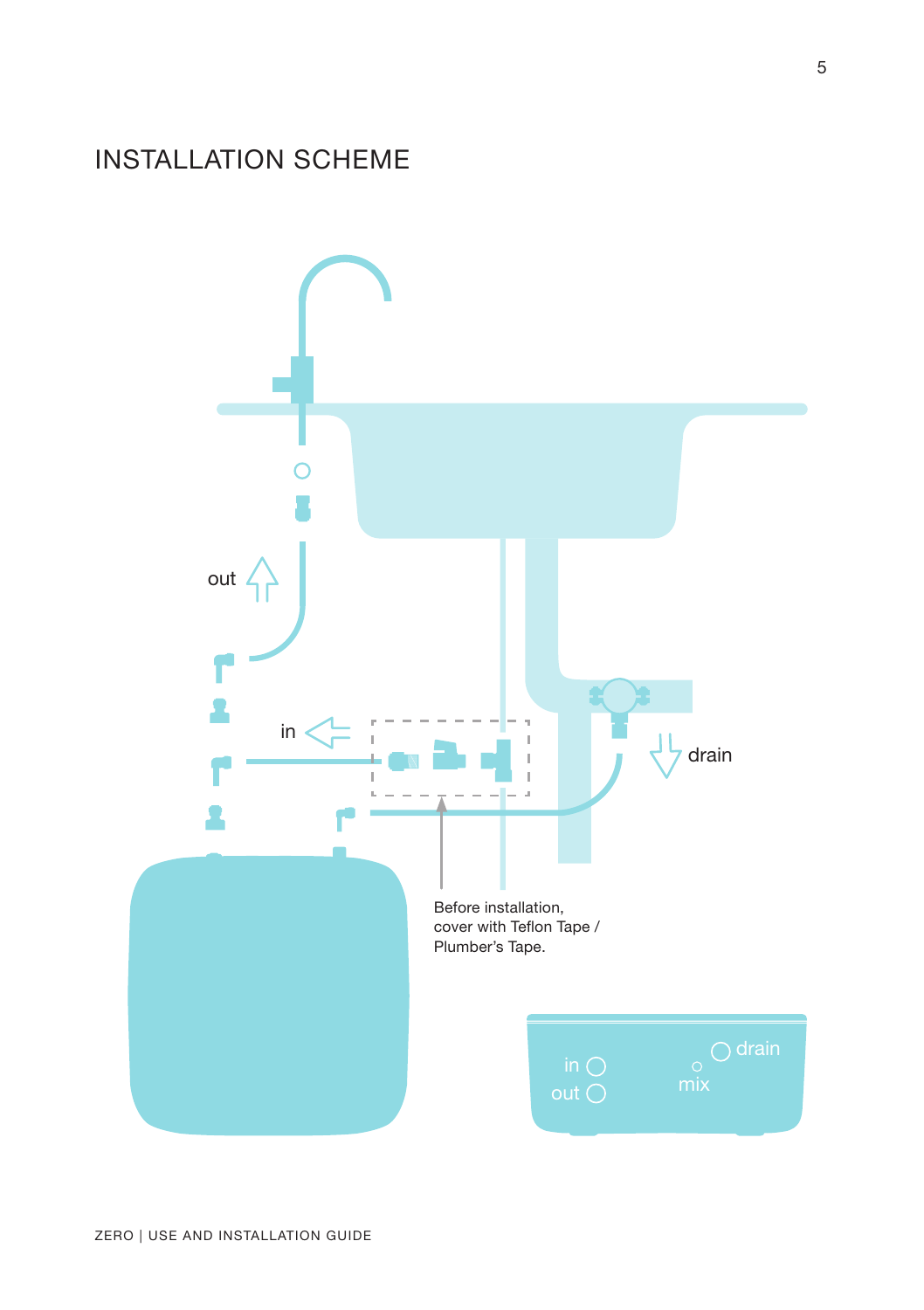# <span id="page-5-0"></span>INSTALLATION

![](_page_5_Figure_1.jpeg)

Before installation, remove the yellow IN and OUT plugs as well as the DRAIN plug. Keep the plugs as they will be reused if the device is relocated.

![](_page_5_Figure_3.jpeg)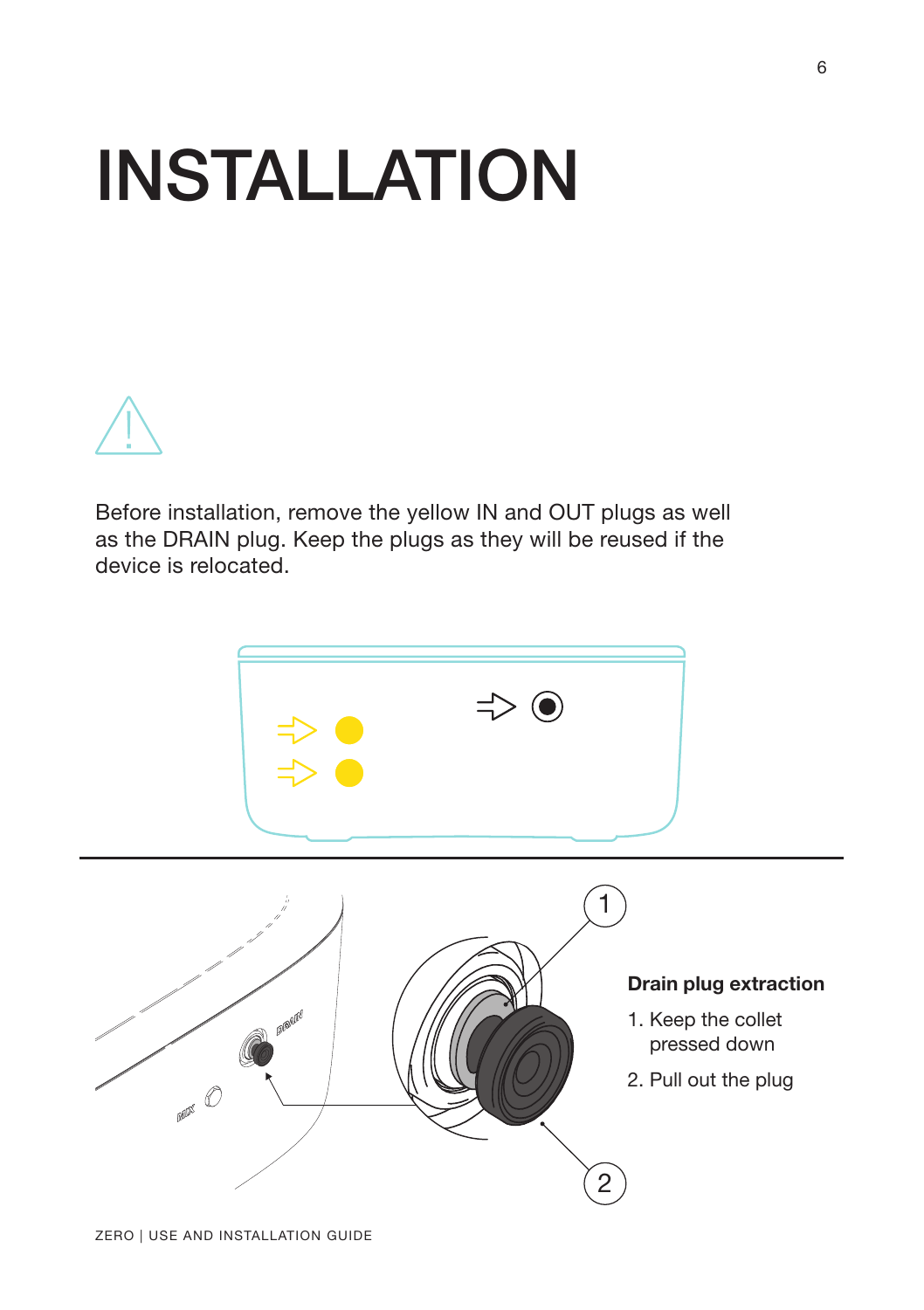# <span id="page-6-0"></span>DRAIN CIRCUIT INSTALLATION

![](_page_6_Figure_1.jpeg)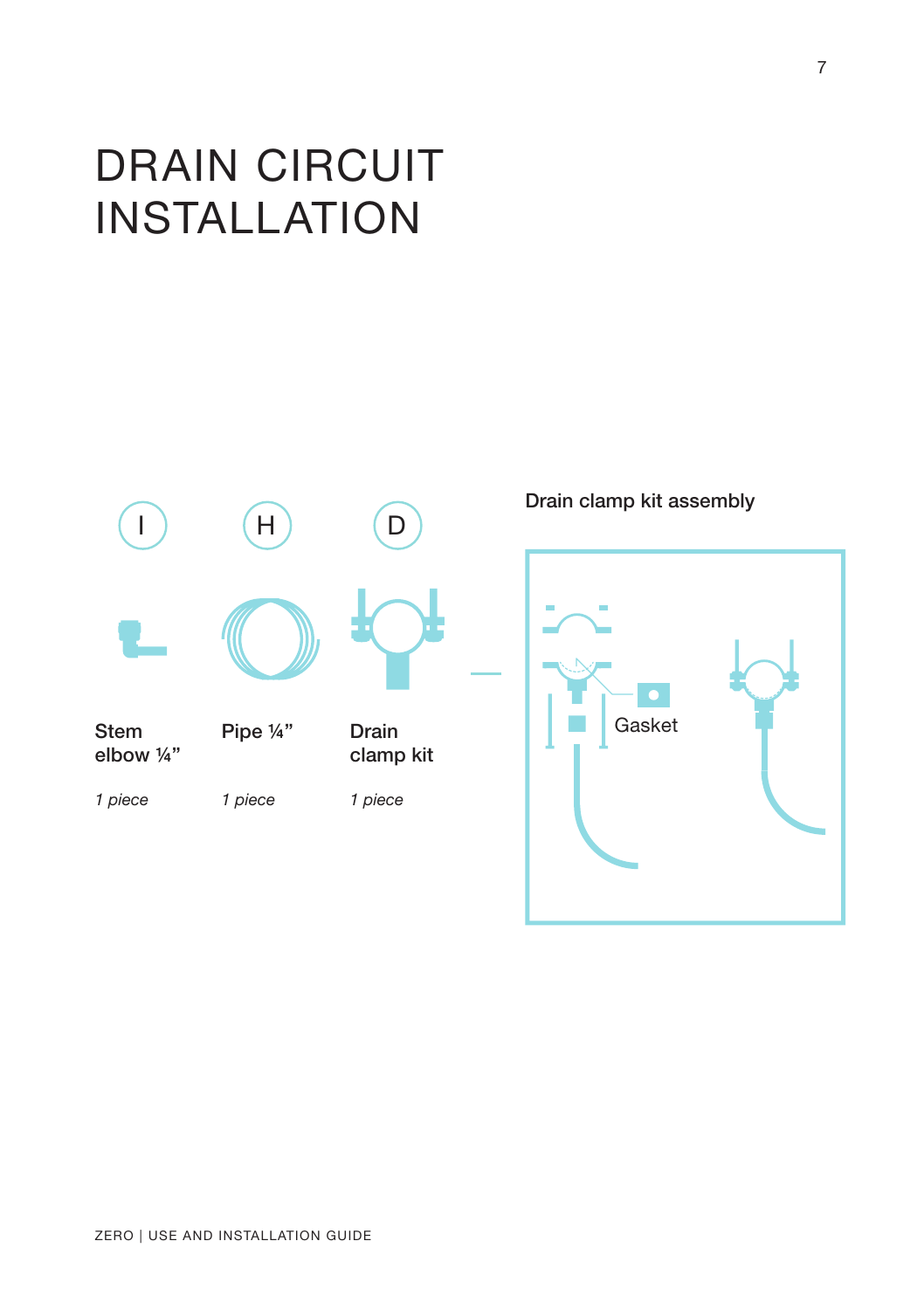![](_page_7_Figure_1.jpeg)

![](_page_7_Figure_2.jpeg)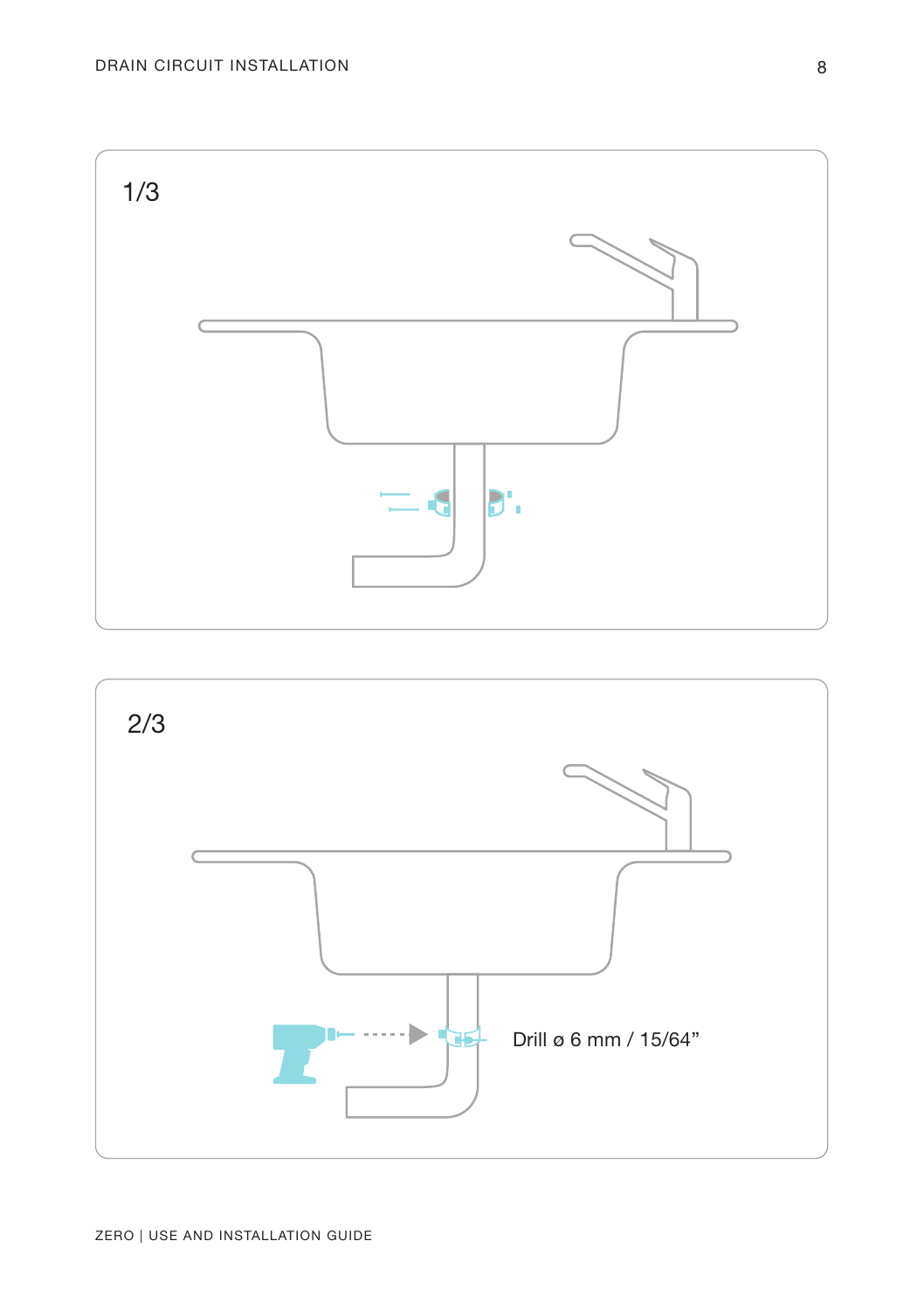![](_page_8_Figure_1.jpeg)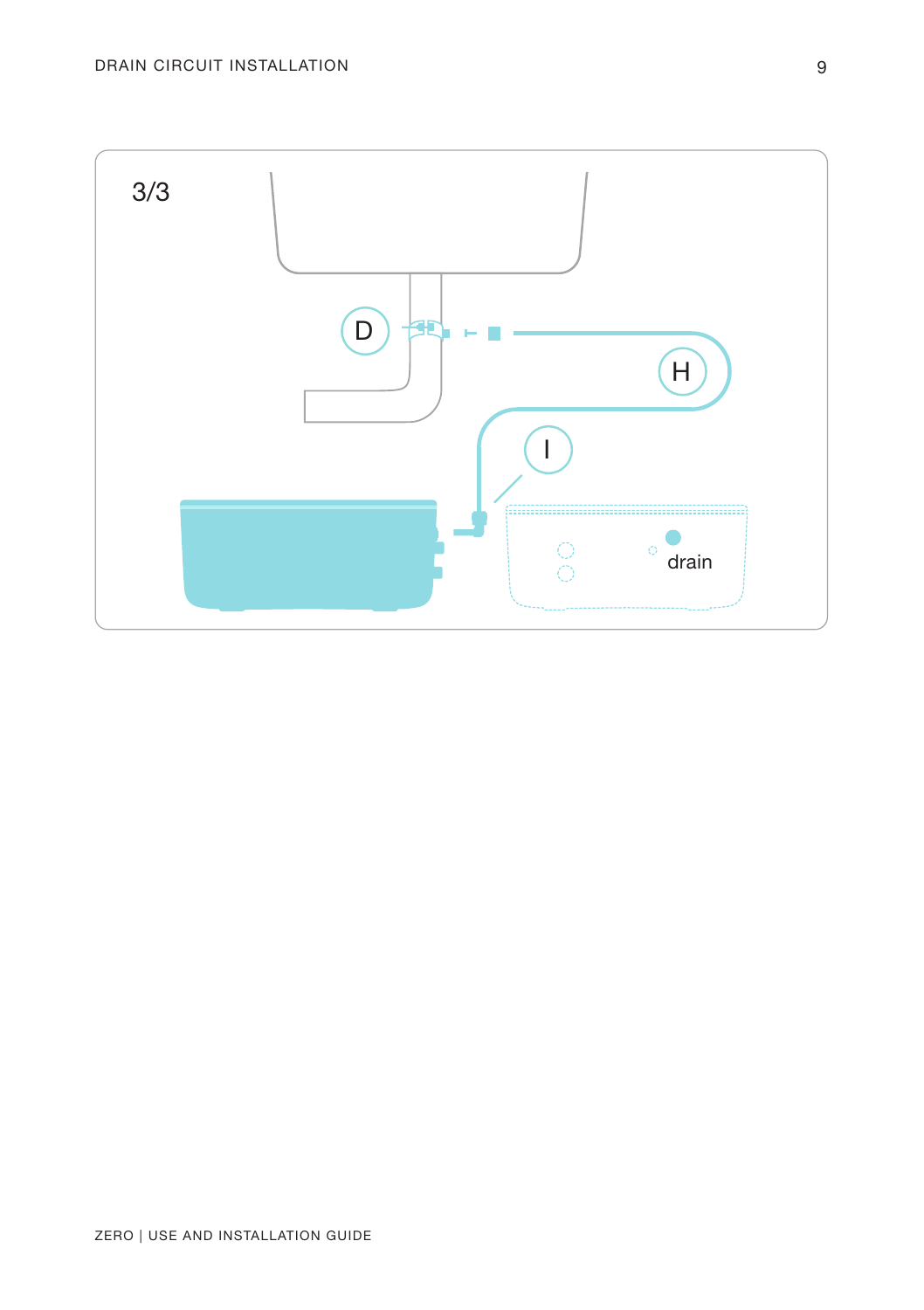# <span id="page-9-0"></span>INLET CIRCUIT INSTALLATION

![](_page_9_Figure_1.jpeg)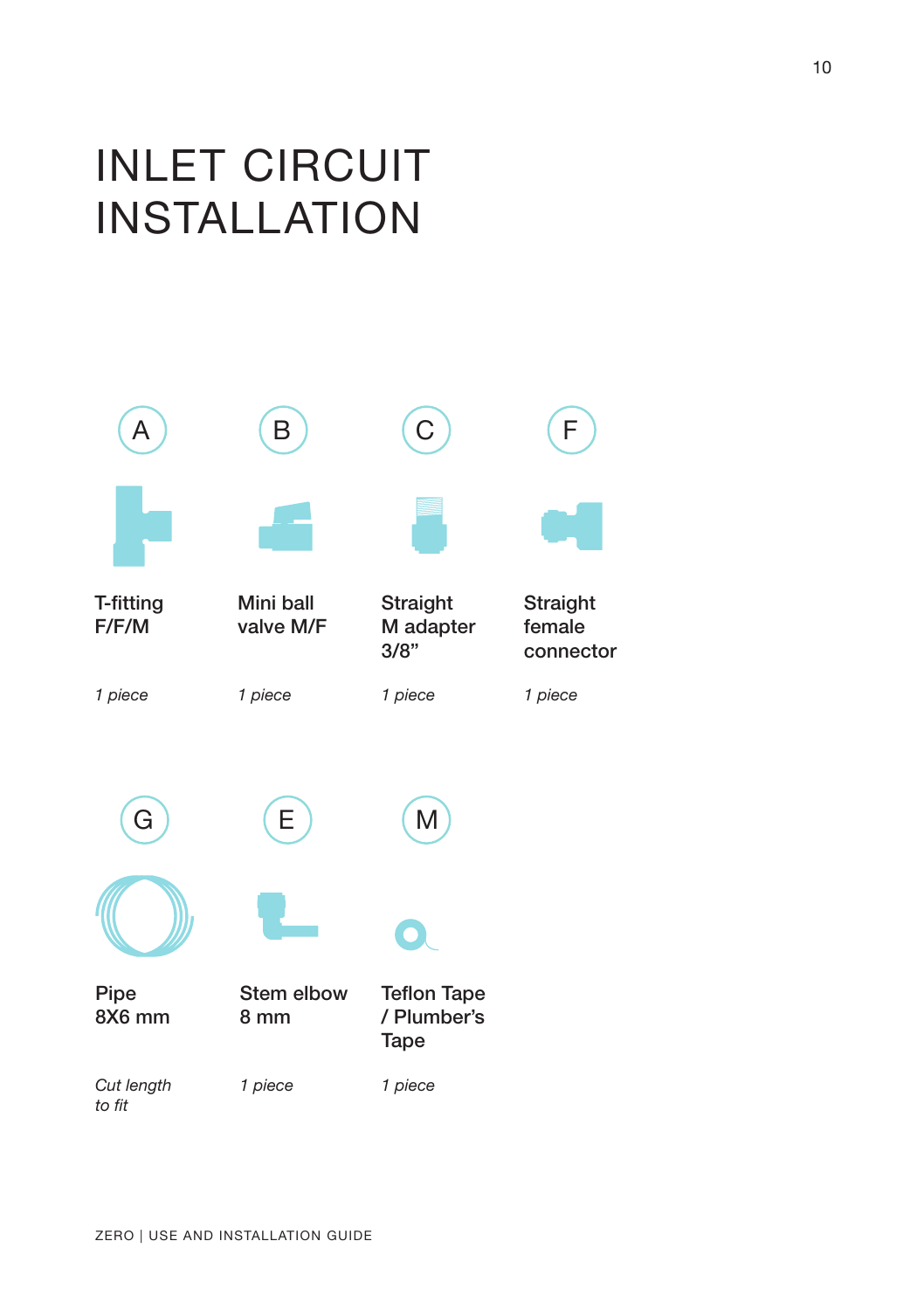![](_page_10_Picture_1.jpeg)

![](_page_10_Figure_2.jpeg)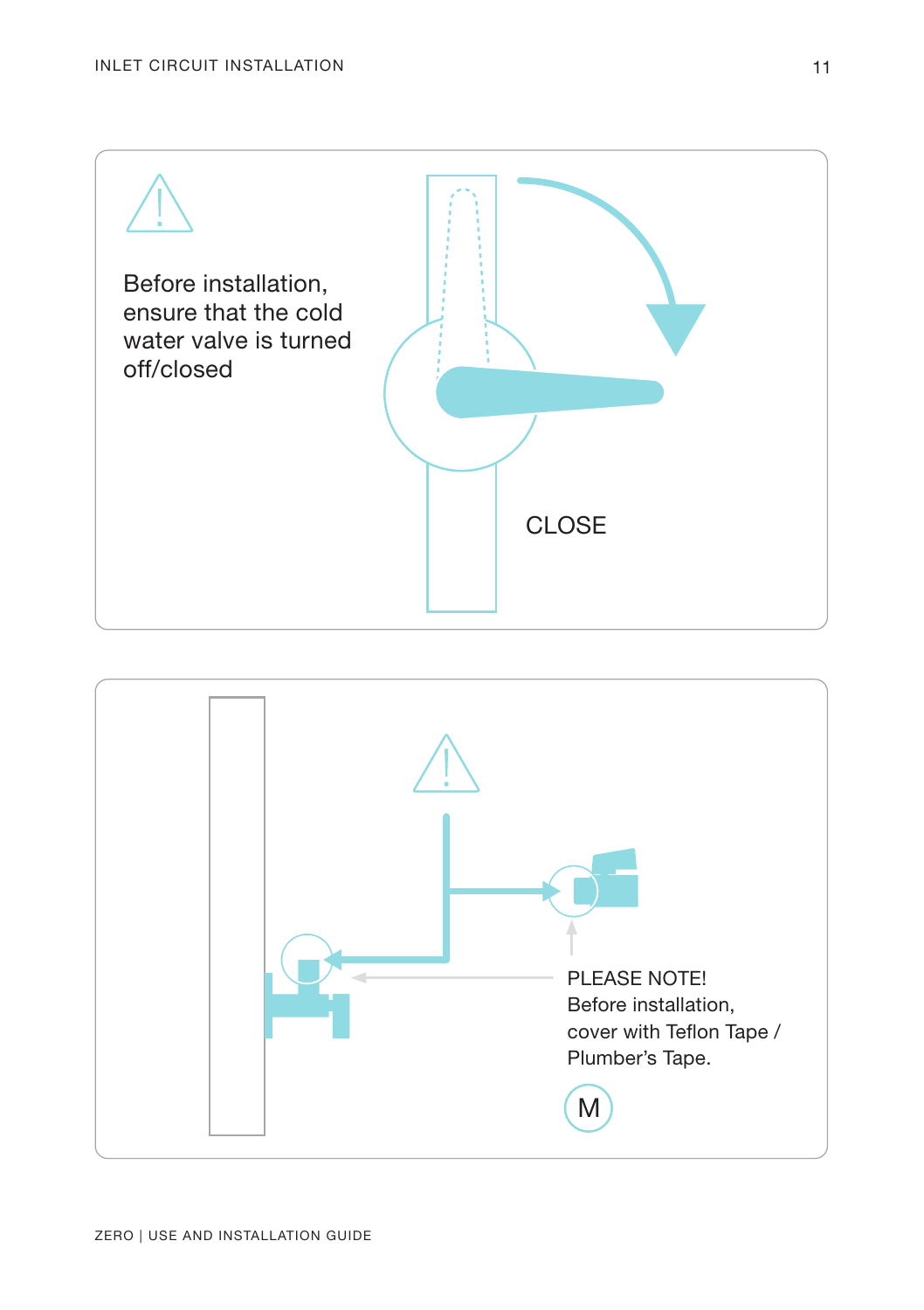![](_page_11_Figure_1.jpeg)

![](_page_11_Figure_2.jpeg)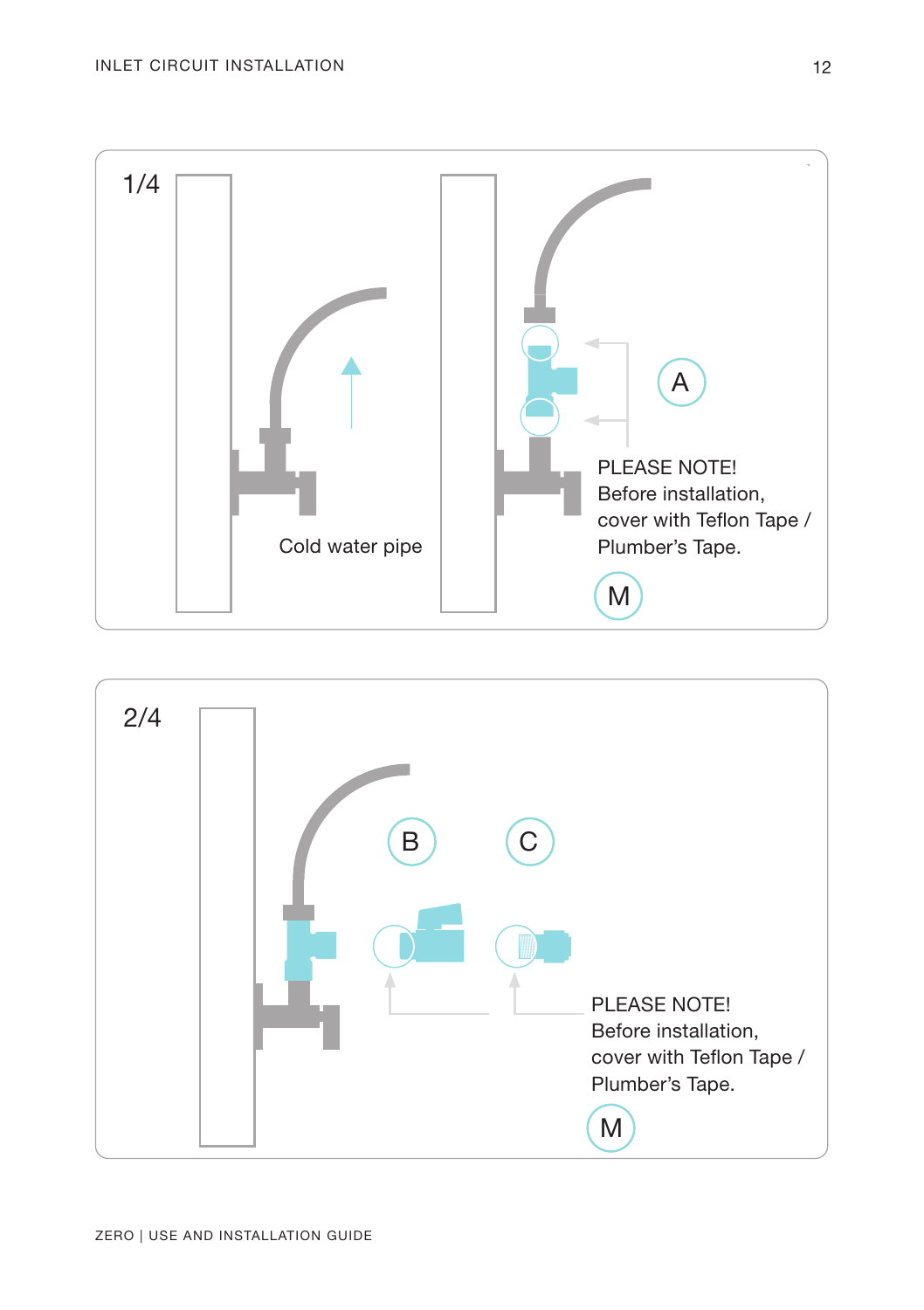![](_page_12_Figure_1.jpeg)

![](_page_12_Figure_2.jpeg)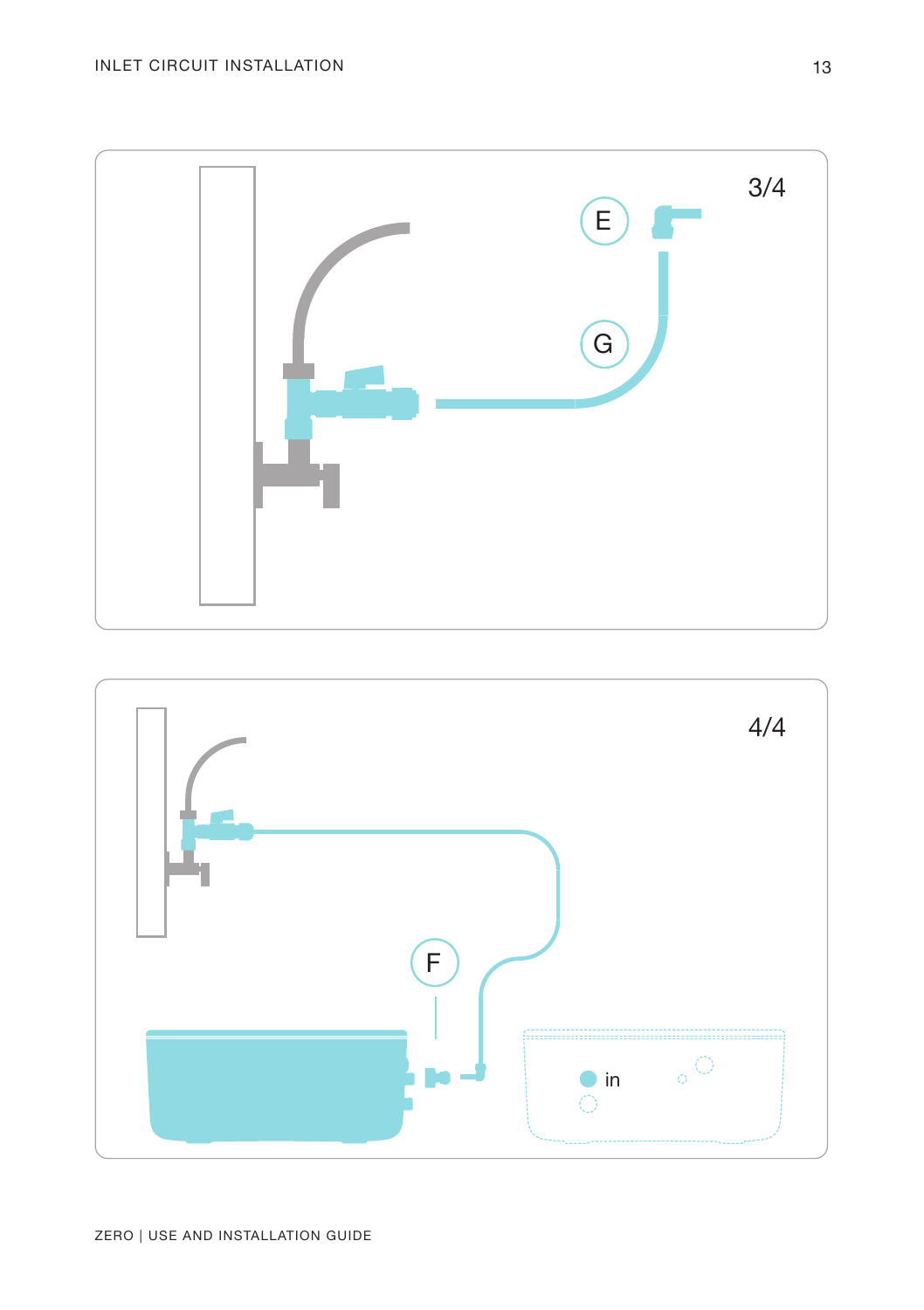# <span id="page-13-0"></span>FAUCET INSTALLATION

For the faucet operation instructions, see page 18.

![](_page_13_Figure_2.jpeg)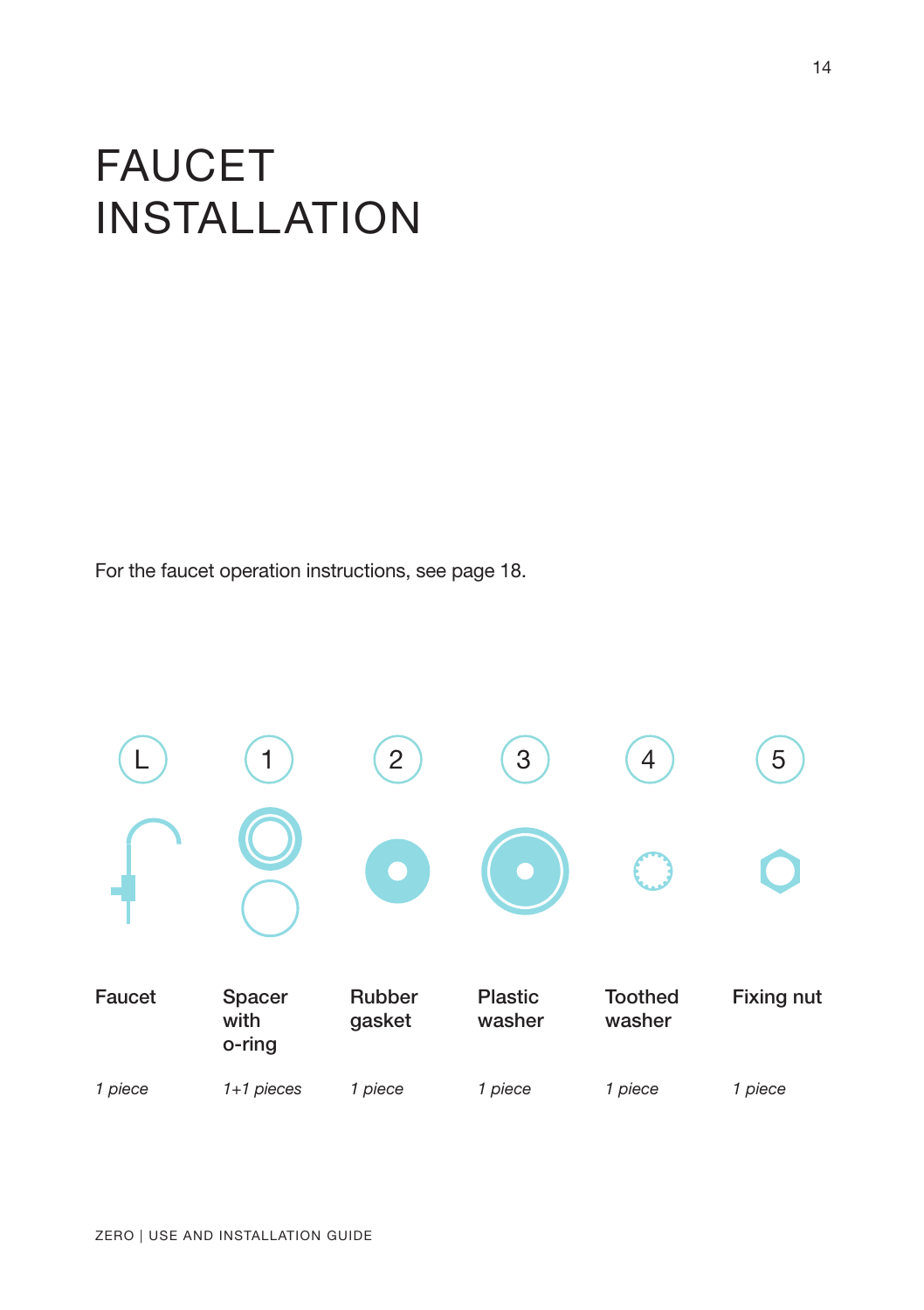![](_page_14_Picture_1.jpeg)

![](_page_14_Figure_2.jpeg)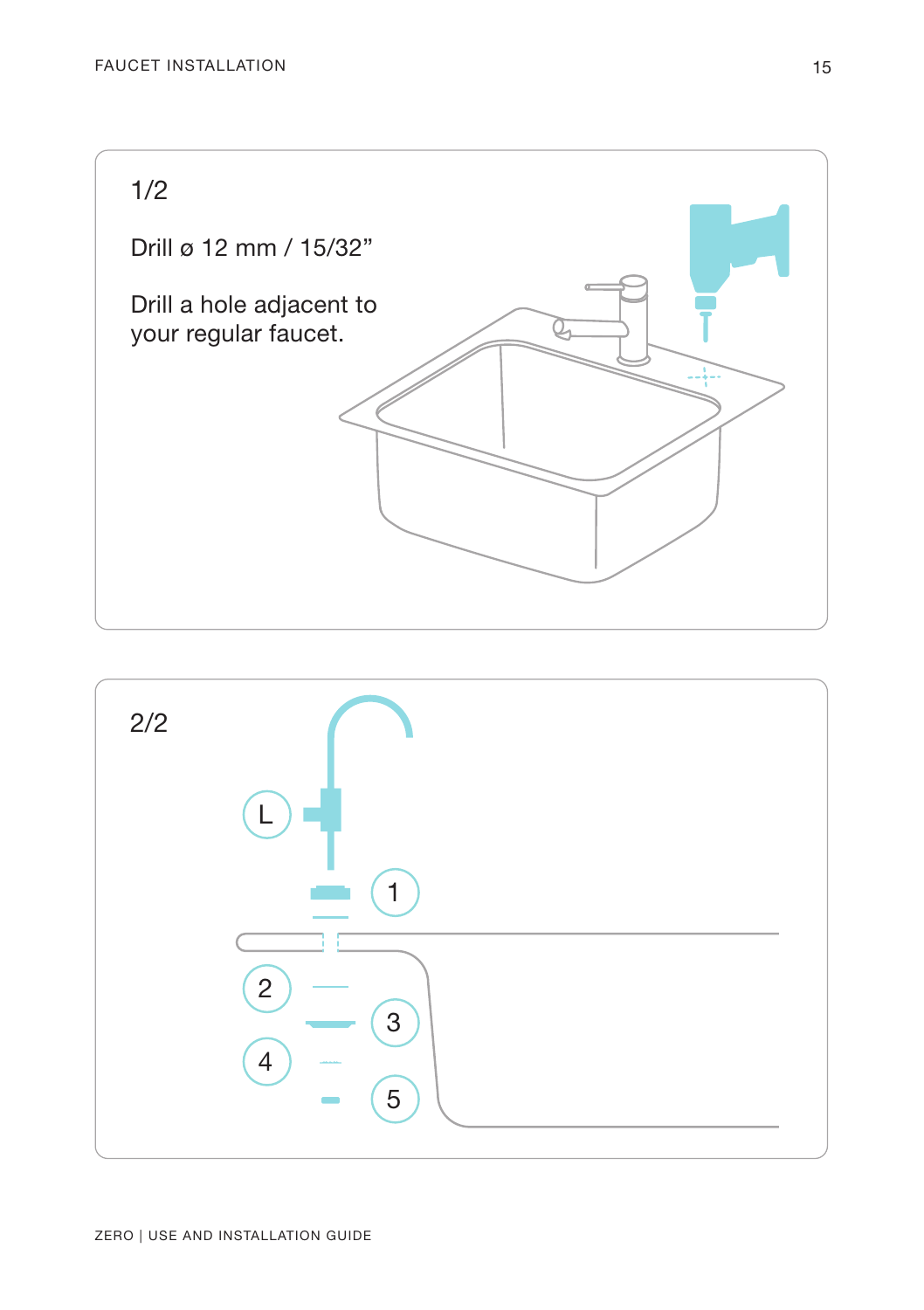# <span id="page-15-0"></span>OUTLET CIRCUIT INSTALLATION

![](_page_15_Figure_1.jpeg)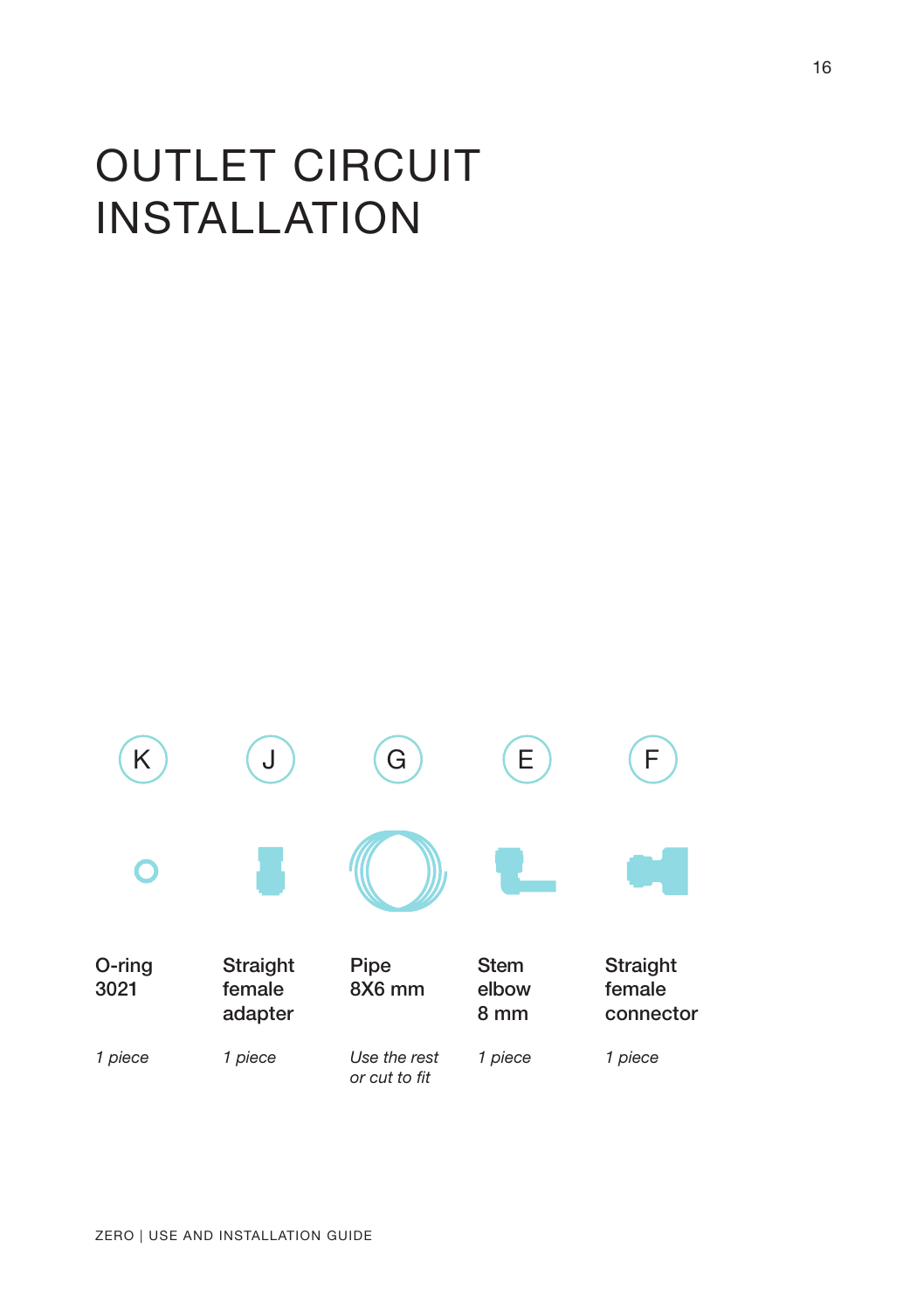![](_page_16_Picture_1.jpeg)

![](_page_16_Figure_2.jpeg)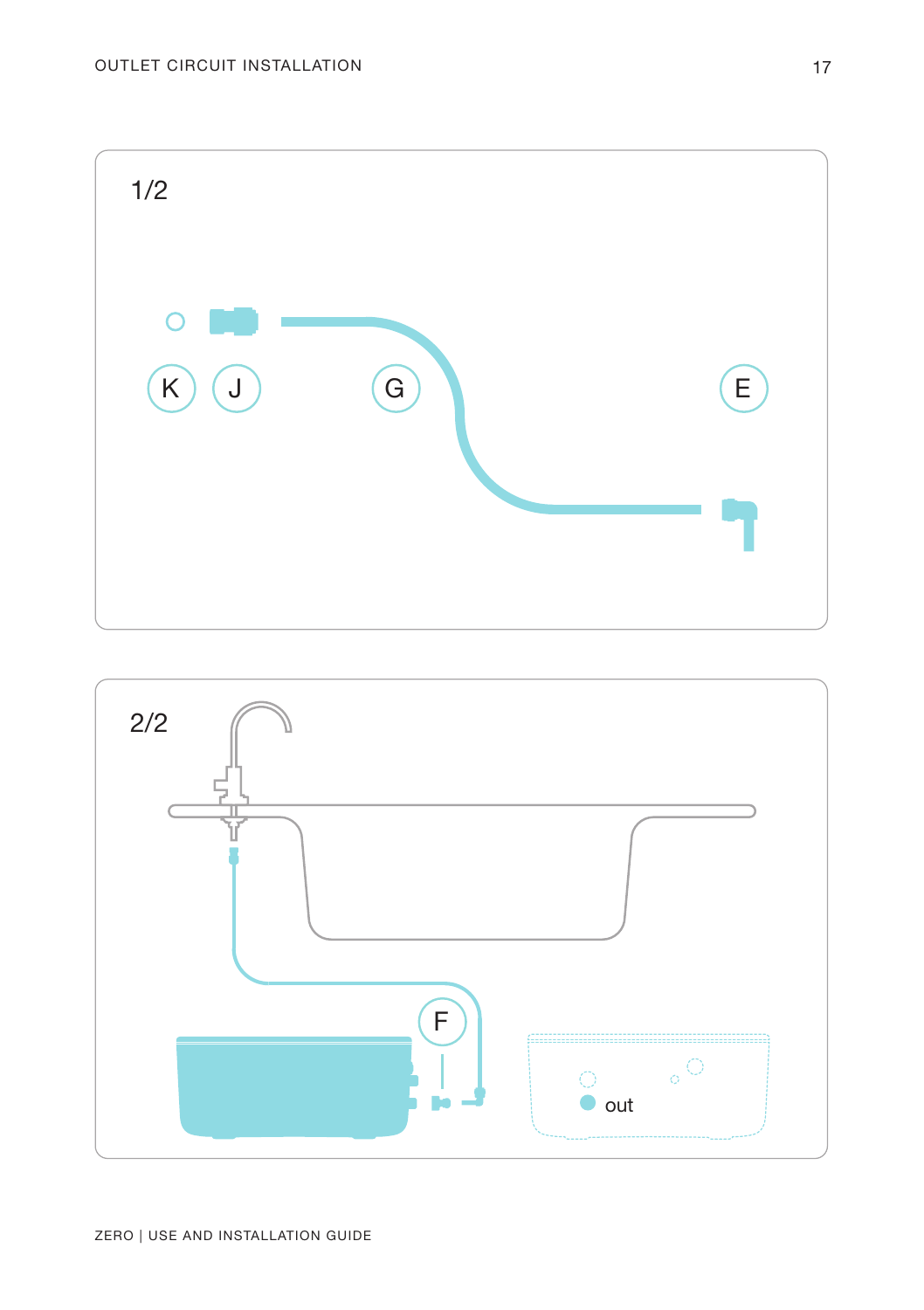## <span id="page-17-0"></span>TAP CIRCUIT FUNCTIONS START/RESET THE CIRCUIT

1 Close the faucet tap, insert the battery into the circuit which will be indicated by BLUE LED flashing, then insert the circuit into the faucet tap within 30 seconds. Now wait about 2 minutes until the BLUE and RED LEDs both flash simultaneously for about 10 seconds. This indicates that the circuit has successfully started.

#### LED light sequence for successful start/reset.

![](_page_17_Picture_3.jpeg)

BLUE LED flashes when the battery is inserted.

No flashing for about 2 minutes.

![](_page_17_Picture_6.jpeg)

RED and BLUE LED's will flash simultaneously for 10 seconds to confirm the reset procedure.

#### ATTENTION: DO NOT MOVE THE FAUCET TAP KNOB BEFORE THE SEQUENCE IS COMPLETED

- 2 If the reset / restart is successful, the BLUE LED flashes while your water flows from the faucet. If the reset / restart is unsuccessful, the RED LED flashes.
- If the RED LED counting circuit flashes, it indicates that the pre- and post-filters' 3 lifetime have almost been reached. Water can still be used but you must initiate the process of changing the filters soon.
- When the RED LED remains on, it is time to replace the pre- and post-filters the RED LED will be lit until the battery is exhausted. See section Pre- and post-filter replacement for guidance. After replacing the pre- and post-filters, insert a new battery to reset the count. 4
- 5 If you replace the battery before the RED LED remains on, the count will not be reset. The reset will only happen when replacing the battery while the RED LED is on. In case of early filter replacement, a technician is required to reset the count.
- 6 If the faucet tap is in normal operation a BLUE LED will flash during dispensing.
- 7 See the filter exchange guide on [aquaporin.com/zero](http://aquaporin.com/zero) for more information.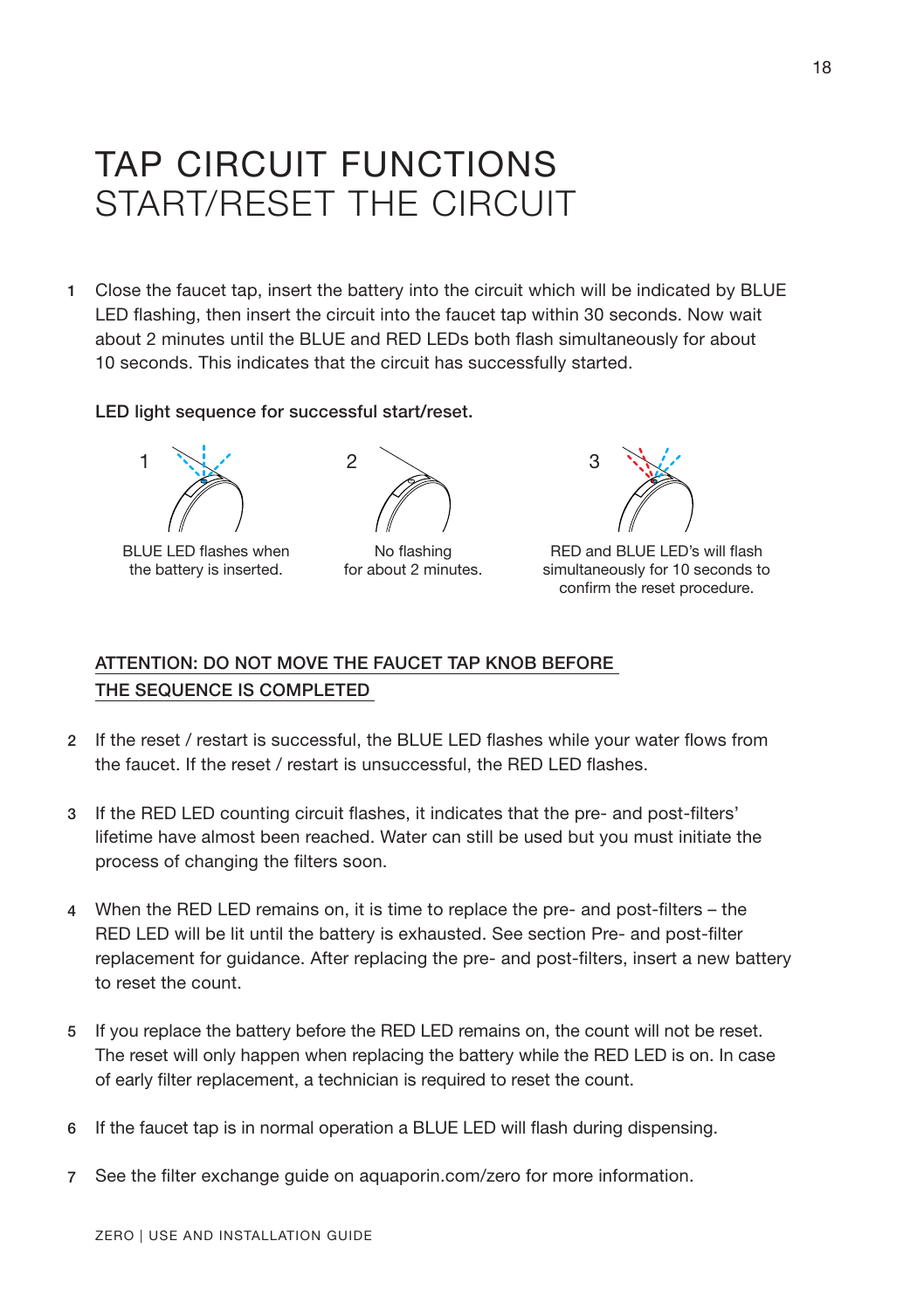# <span id="page-18-0"></span>USE

![](_page_18_Picture_1.jpeg)

#### IF YOU HEAR A NOISE DURING FIRST USE, PLEASE FOLLOW THIS PROCEDURE:

• put ZERO in the vertical position in order to let the air flow out of the system

![](_page_18_Picture_4.jpeg)

- complete at least 3 cycles of filling and emptying the tank to condition the system
- put ZERO in a horizontal position

N.B.

The noise should disappear after some cycles and/or after some hours. Depending on pressure there can be a sound of the tank being filled.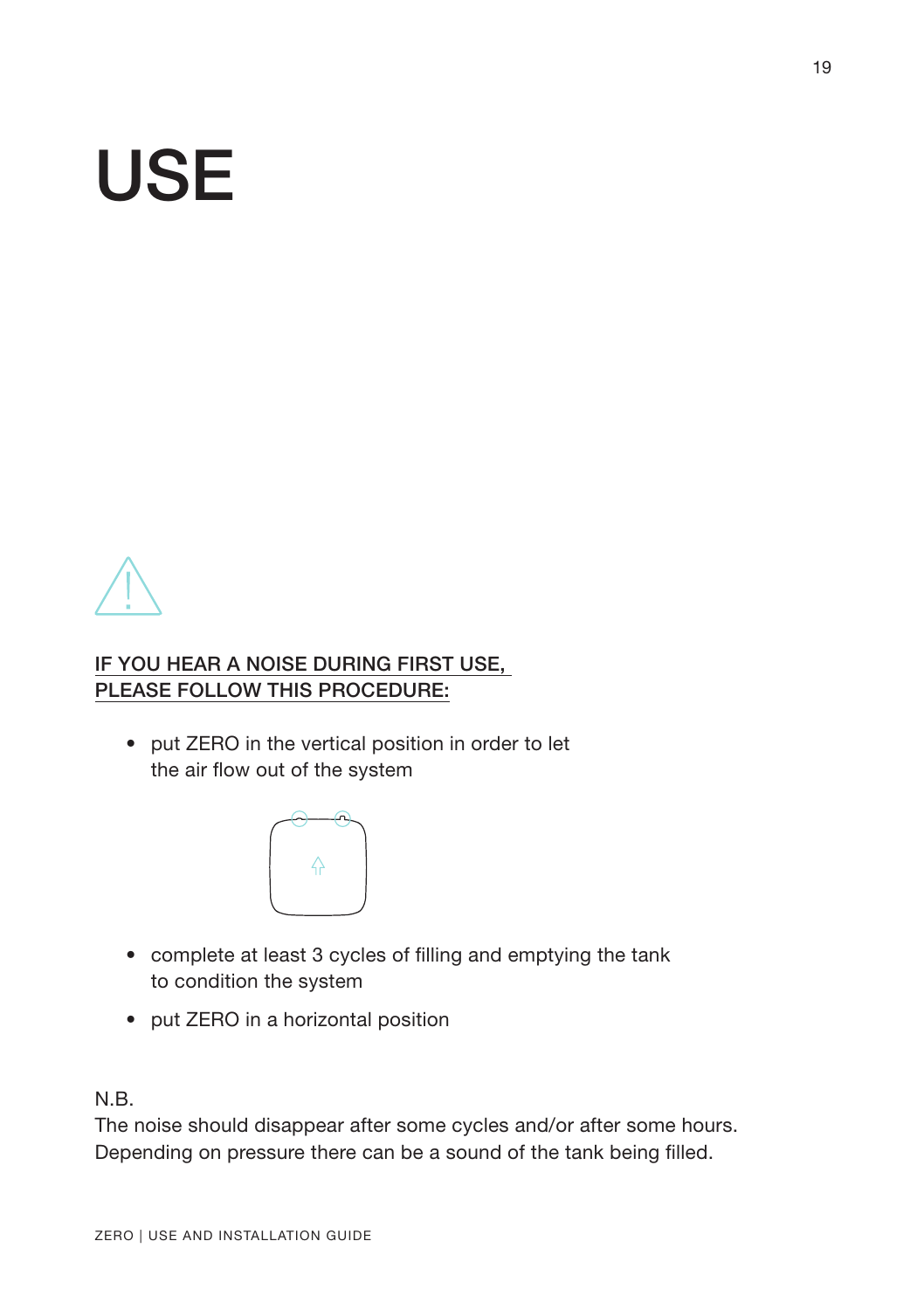## <span id="page-19-0"></span>PRE- AND POST-FILTER REPLACEMENT

Before replacing the pre- and post-filters, turn the cold water valve off and turn the faucet on until the water flow stops.

![](_page_19_Figure_3.jpeg)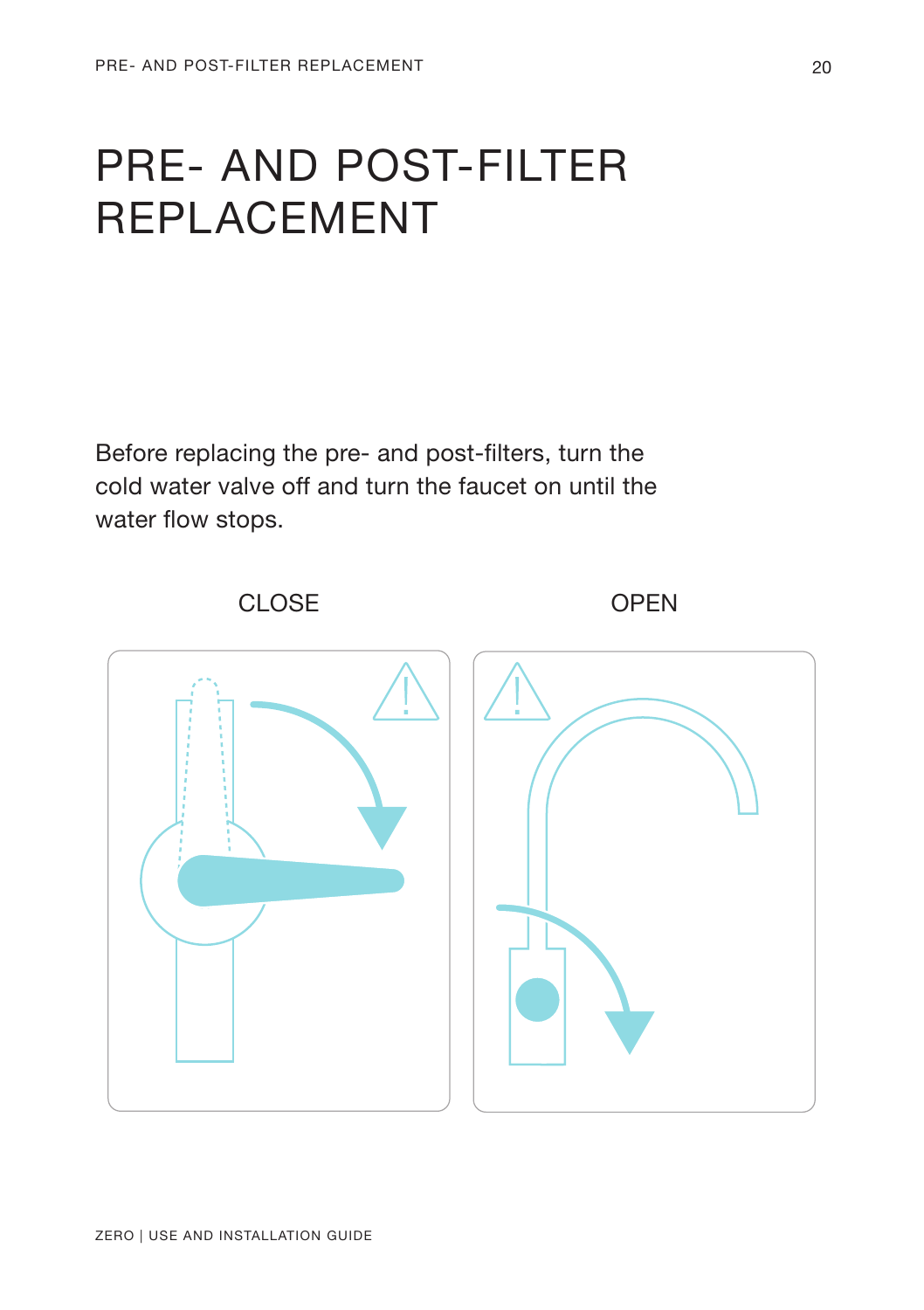![](_page_20_Figure_1.jpeg)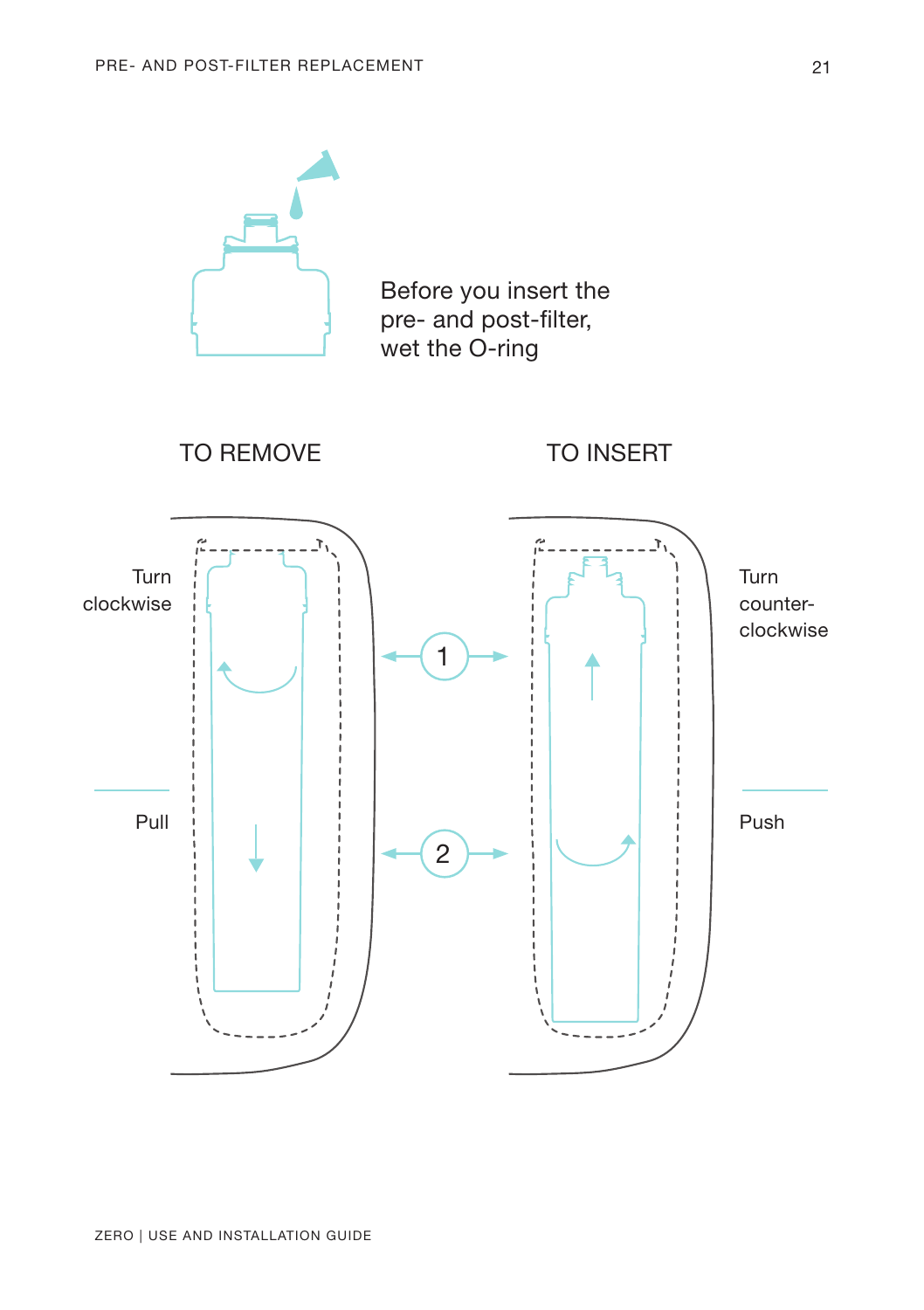![](_page_21_Figure_1.jpeg)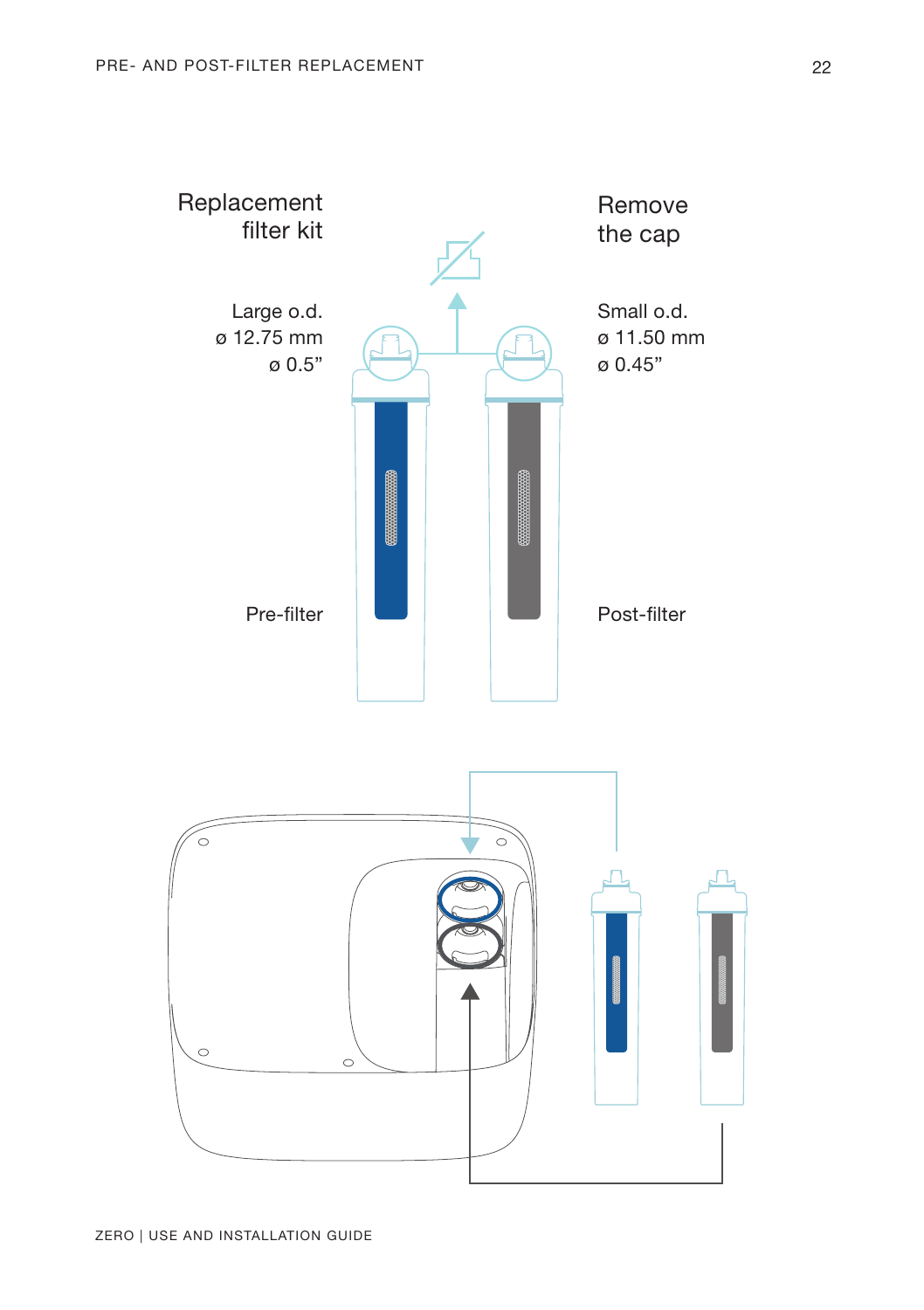# <span id="page-22-0"></span>RO FILTER REPLACEMENT

Before replacing the RO filters, turn the cold water valve off and turn the faucet on until the water flow stops.

![](_page_22_Picture_2.jpeg)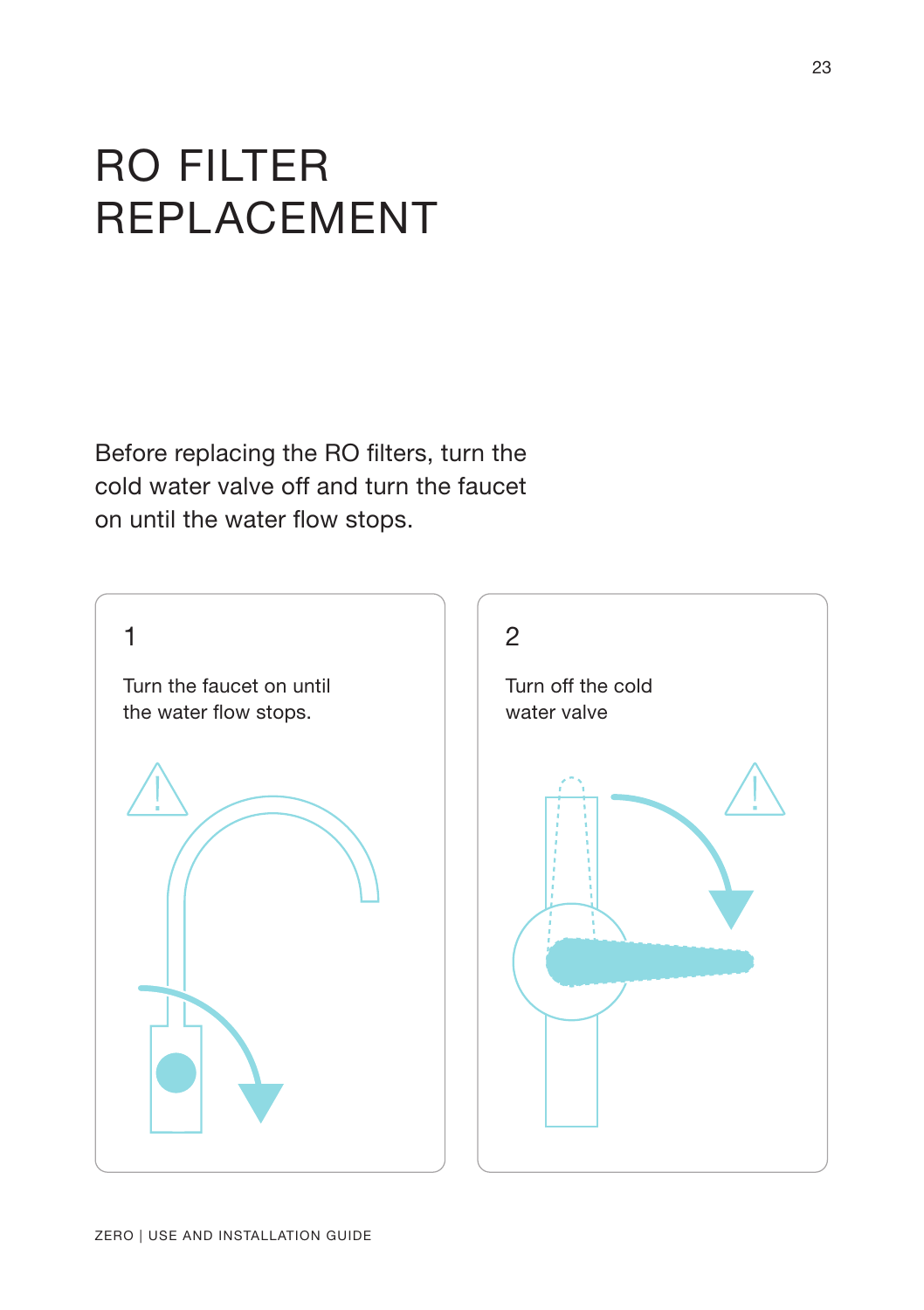![](_page_23_Figure_1.jpeg)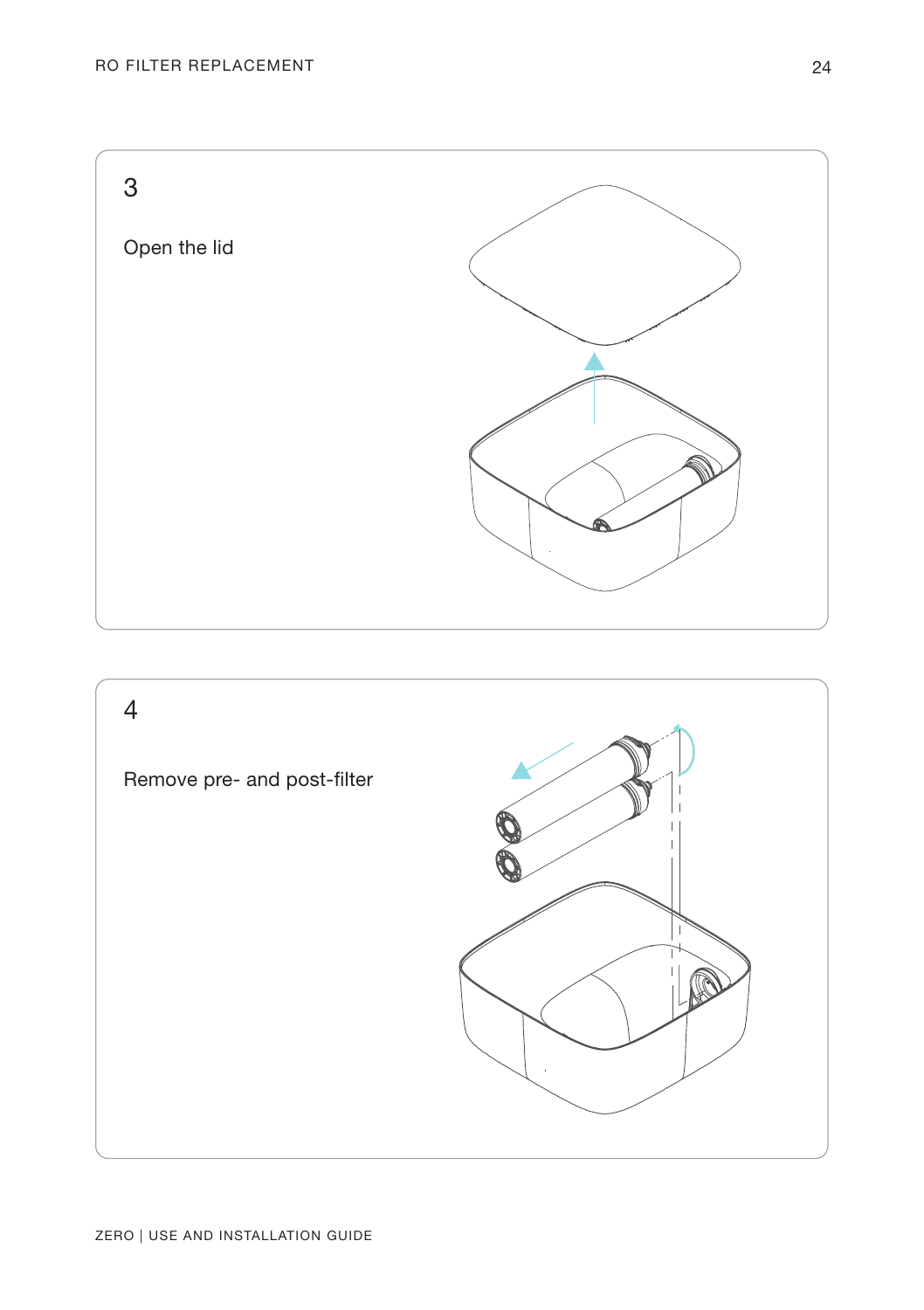5

Remove the internal cover by pressing both from the outside and inside with both hands in an upwards movement, like shown on the graphics.

![](_page_24_Picture_3.jpeg)

![](_page_24_Picture_4.jpeg)

### 6

Remove the two RO filters by unscrewing them 1/4"

Before you insert the new RO filters, make sure the wet the O-rings. And then screw the RO filters in.

![](_page_24_Picture_8.jpeg)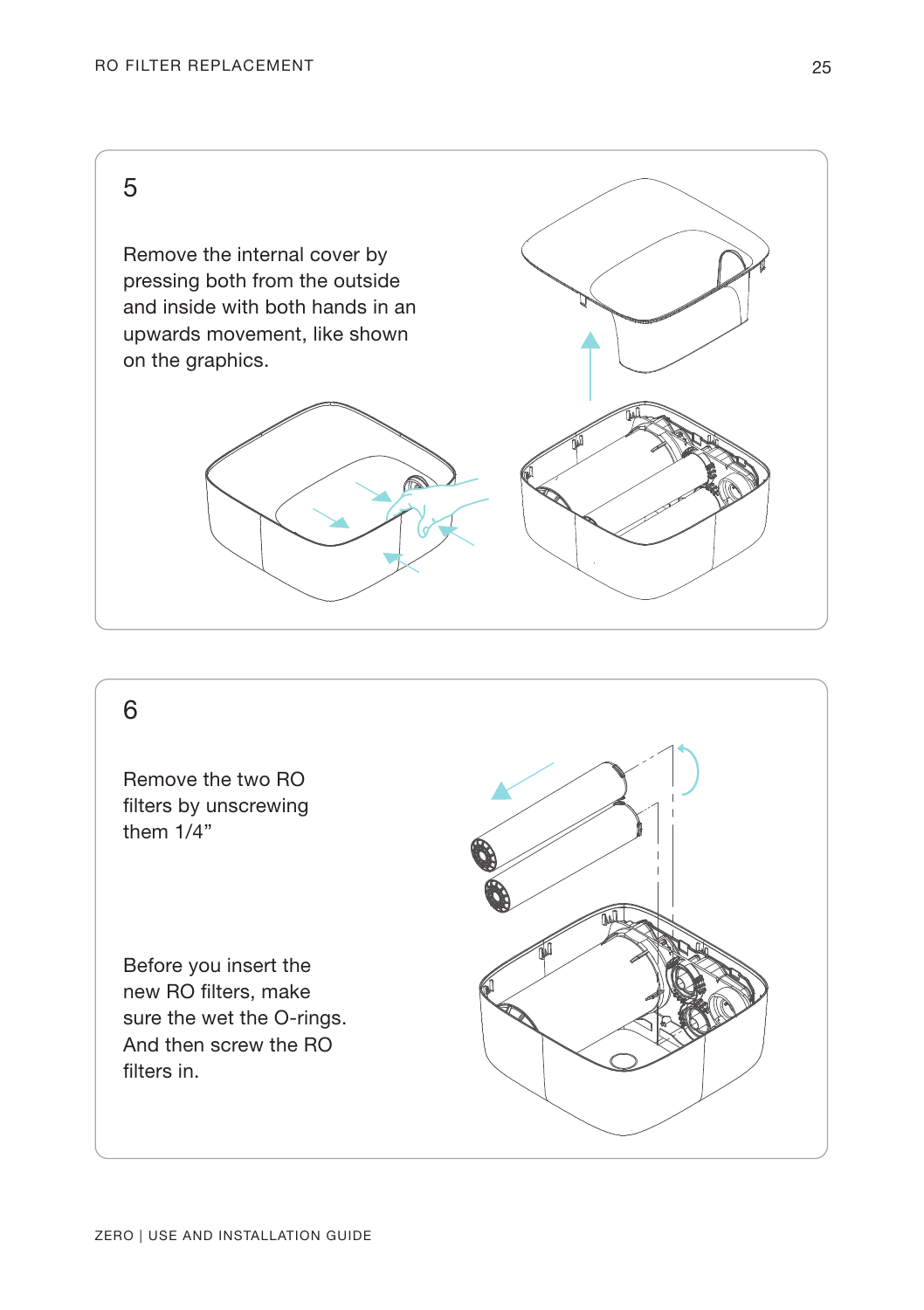7

Put the internal cover back on.

![](_page_25_Picture_3.jpeg)

![](_page_25_Figure_4.jpeg)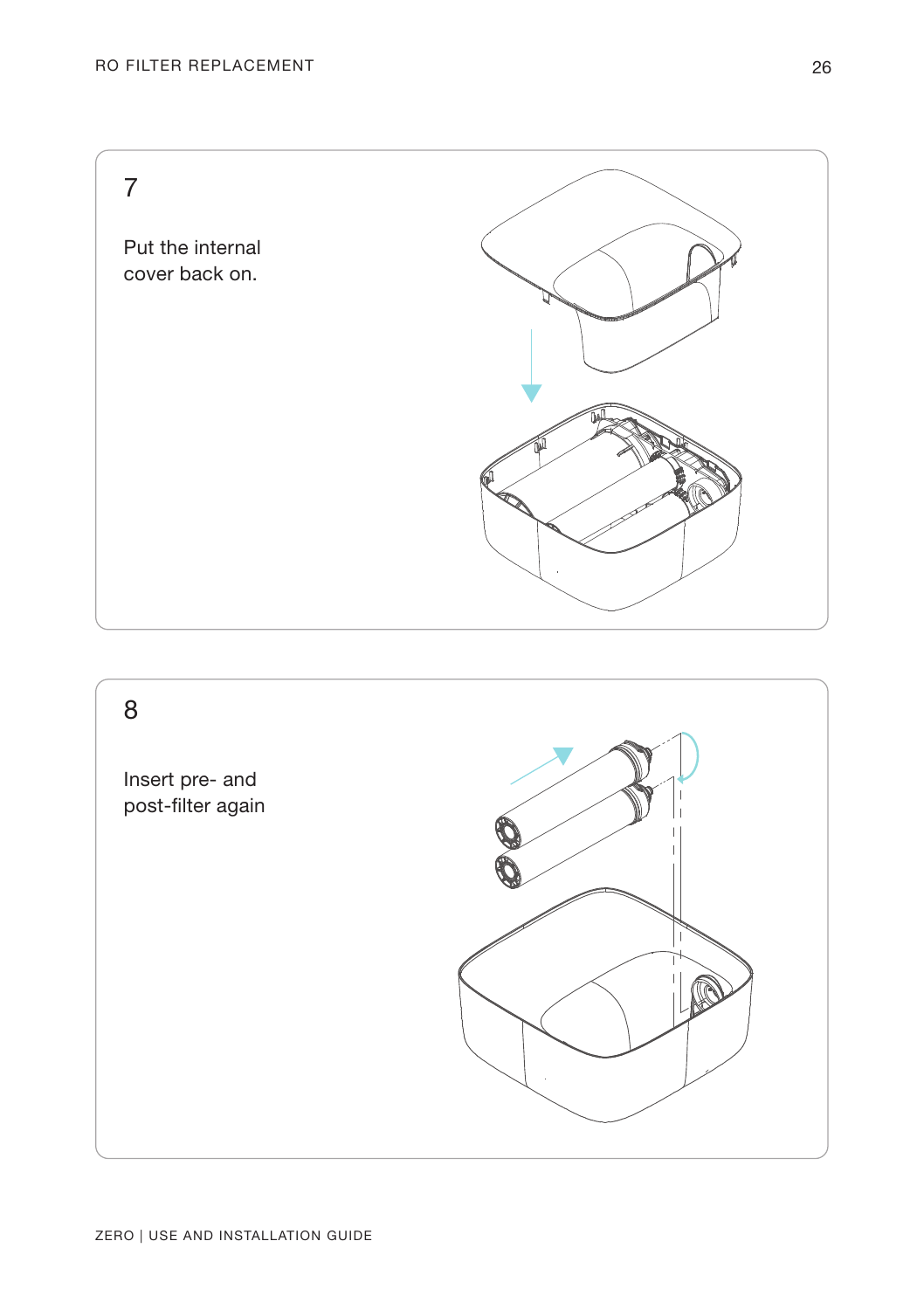![](_page_26_Figure_1.jpeg)